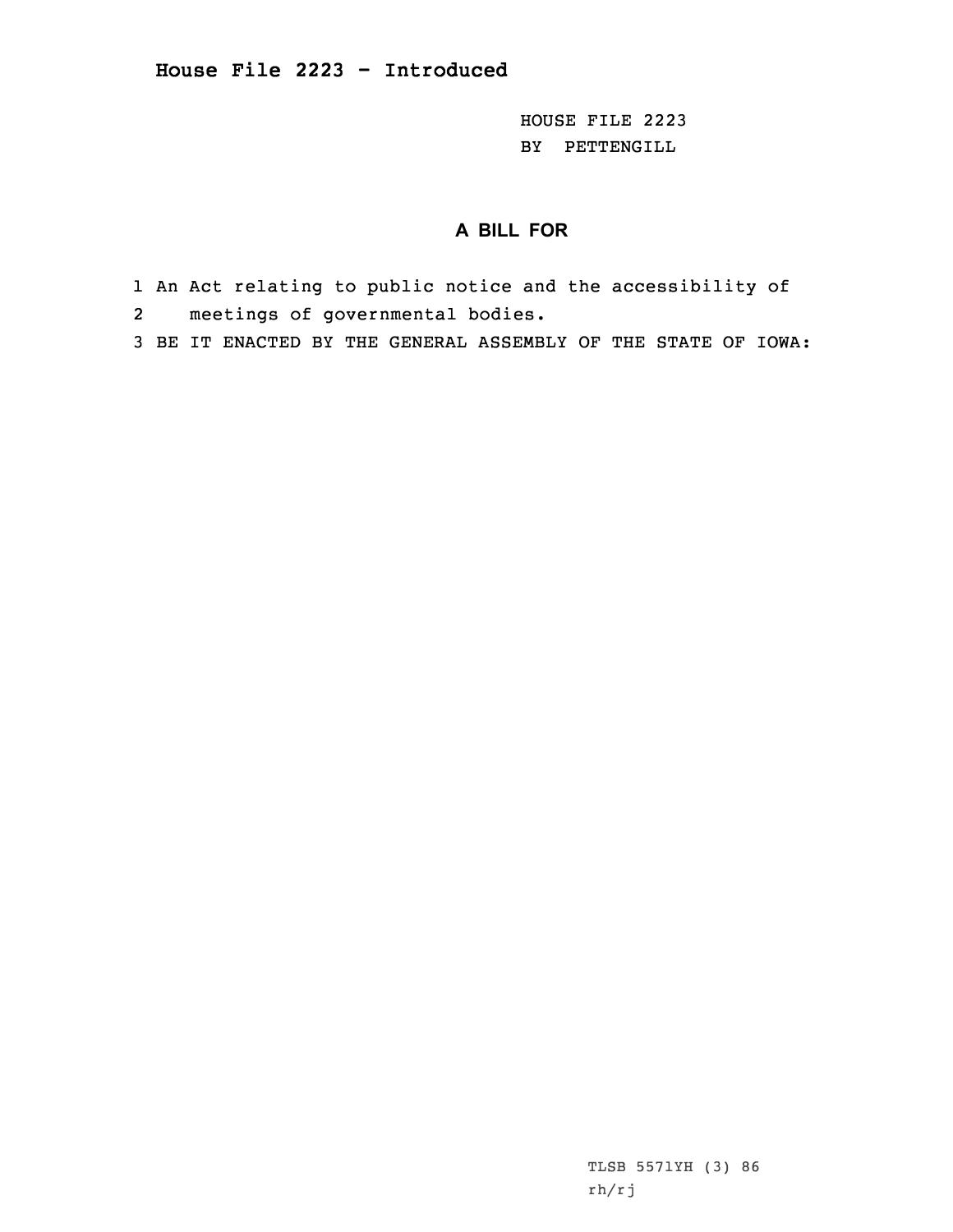1 Section 1. Section 21.4, subsections 1 and 2, Code 2016, are 2 amended to read as follows:

 1. *a.* Except as provided in [subsection](https://www.legis.iowa.gov/docs/code/2016/21.4.pdf) 3, <sup>a</sup> governmental body shall give notice of the time, date, and place of each meeting including <sup>a</sup> reconvened meeting of the governmental body, and the tentative agenda of the meeting, in <sup>a</sup> manner reasonably calculated to apprise the public of that information. Reasonable notice shall include advising the news media who have filed <sup>a</sup> request for notice with the governmental body and posting the notice on <sup>a</sup> bulletin board or other prominent place which is easily accessible to the public and clearly designated for that purpose at the principal office of the body holding the meeting, or if no such office exists, at the building in which the meeting is to be held.

 *b.* Each meeting shall be held at <sup>a</sup> place reasonably accessible to the public and at <sup>a</sup> time reasonably convenient to the public, unless for good cause such <sup>a</sup> place or time is impossible or impracticable. Special access to the meeting may be granted to persons with disabilities.

<sup>20</sup> 2. *a.* Notice Except as otherwise provided in paragraph *"c"*, 21 notice conforming with all of the requirements of subsection 22 1 <del>of this [section](https://www.legis.iowa.gov/docs/code/2016/21.4.pdf)</del> shall be given at least twenty-four hours 23 prior to the commencement of any meeting of <sup>a</sup> governmental body 24 unless for good cause such notice is impossible or impractical, 25 in which case as much notice as is reasonably possible shall 26 be given. Each meeting shall be held at a place reasonably 27 accessible to the public, and at a time reasonably convenient 28 to the public, unless for good cause such a place or time is 29 impossible or impractical. Special access to the meeting may 30 be granted to persons with disabilities.

 *b.* When it is necessary to hold <sup>a</sup> meeting on less than twenty-four hours' notice, or at <sup>a</sup> place that is not reasonably accessible to the public, or at <sup>a</sup> time that is not reasonably convenient to the public, the nature of the good cause justifying that departure from the normal requirements shall be

-1-

LSB 5571YH (3) 86  $rh/rj$   $1/2$